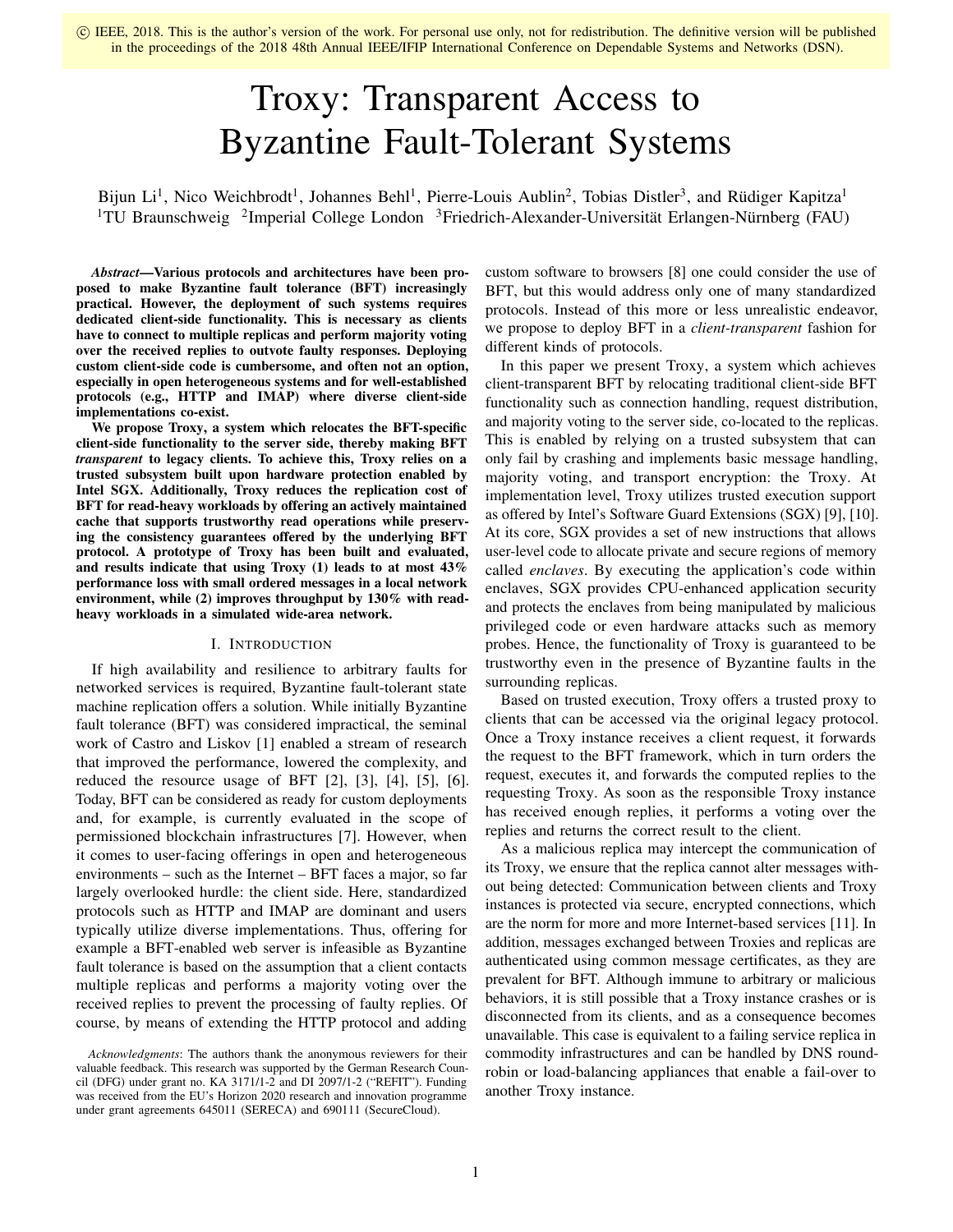Troxy is specifically designed for user-facing Internet-based services and therefore offers tailored support for read-heavy workloads and distant clients. In particular, this is achieved by enabling caching for Troxy instances. To not reduce the consistency guarantees of state machine replication, Troxy ensures linearizability [12] by offering a managed cache. In the context of ordering write requests, a quorum of Troxy caches is consulted and the affected data is invalidated. This way, cached read requests can be directly answered by consulting a quorum of  $f + 1$  Troxy instances. Otherwise, requests are ordered via the regular BFT protocol.

We implemented Troxy on top of Hybster [13], a hybrid BFT system that already features a trusted subsystem to reduce the number of replicas to  $2f + 1$ . However, Troxy builds an independent extension that can be applied to other hybrid systems featuring a trusted subsystem [14], [15] as well as traditional BFT agreement protocols.

This paper makes the following contributions:

- It introduces the concept of making BFT systems transparent to clients by utilizing trusted hardware to implement a substitute of the client-side BFT library on the server side (Section II).
- It presents Troxy, which uses Intel SGX to provide transparent access to a BFT system while ensuring its integrity and security (Section III).
- It introduces a fast managed cache for read-heavy workloads that transparently switches to traditional request ordering in case of write contention (Section IV).
- It implements a prototype of Troxy that is fully transparent to clients, secure, and provides the read-cache optimization without sacrificing linearizability (Section V).

In addition, Section VI presents detailed evaluation results for Troxy gained from experiments with both microbenchmarks as well as a web server. Finally, Section VII summarizes related work and Section VIII concludes the paper.

## II. BACKGROUND AND PROBLEM STATEMENT

In this section, we provide background on how the roles of clients differ between non-fault-tolerant and crash-tolerant systems on the one side, which currently constitute the vast majority of systems used in production, and BFT systems on the other side, which in recent years have been widely studied and are now ready to be applied in practice. Based on this comparison, we then discuss the implications of moving from existing system architectures to BFT replication from a clientimplementation perspective, thereby explaining the inherent difficulties that so far prevented the migration to BFT for many real-world use-case scenarios. Finally, we outline our approach to address these problems with Troxy by introducing a trusted proxy component at the server side that allows legacy client implementations to remain unchanged.

## *A. Clients in Different System Architectures*

The means necessary for a client to access a network-based service in general depend on how the service is implemented at the server side. As illustrated in Figure 1a, in the most simple



Fig. 1. Differences in client perspectives: While the client of an unreplicated or crash-tolerant system usually only interacts with a single server/replica, a BFT client communicates with all replicas in the system.

case of a non-fault-tolerant system containing only a single server, a client first queries a location service (e.g., DNS) to obtain the server's address and then directly establishes a connection to the server. Using this connection, both sides then subsequently interact with each other based on a specific protocol, for example, HTTP for a web service. Many services rely on secure channels to protect the clientserver communication. These channels, such as TLS, handle authentication and encryption/decryption of the exchanged data.

In systems where the server side is replicated to provide resilience against crashes, each client usually also only maintains a connection to a single server at a time (see Figure 1b). To prevent bottlenecks, such systems typically ensure that client connections are distributed across the different servers available. One way to achieve this in a transparent manner for the client is, for example, to introduce a load balancer [16], possibly integrated with the location service. Such a mechanism also ensures that in the event of a replica crash the affected clients are automatically reassigned to other replicas once they try to reconnect to the service.

In contrast to clients in unreplicated or crash-tolerant systems, clients in BFT systems not only need to implement the service's protocol but also require a voting component for safely accessing the server side  $[1]$ ,  $[2]$ ,  $[3]$ ,  $[4]$ ,  $[6]$ ,  $[13]$ . This is due to the fact that a BFT client cannot trust a single replica, because the replica might be faulty and therefore possibly ignores requests or provides erroneous replies. To address this issue, as illustrated in Figure 1c, BFT clients do not only contact a single replica but instead establish connections to all replicas in the system. As a consequence, they are able to verify the correctness of a result by comparing the replies of different replicas. This means that, although the specific communication patterns of clients and replicas vary between BFT systems, in general a BFT client requires knowledge about the identity of replicas in order to be able to distinguish their replies. Usually, such information is provided to the client at configuration time. Many BFT systems exploit this knowledge to establish a dedicated shared secret between each client and each replica, which is then used to authenticate the exchanged messages and therefore, amongst other things, allows a client to verify that a received reply indeed originates from the presumed replica.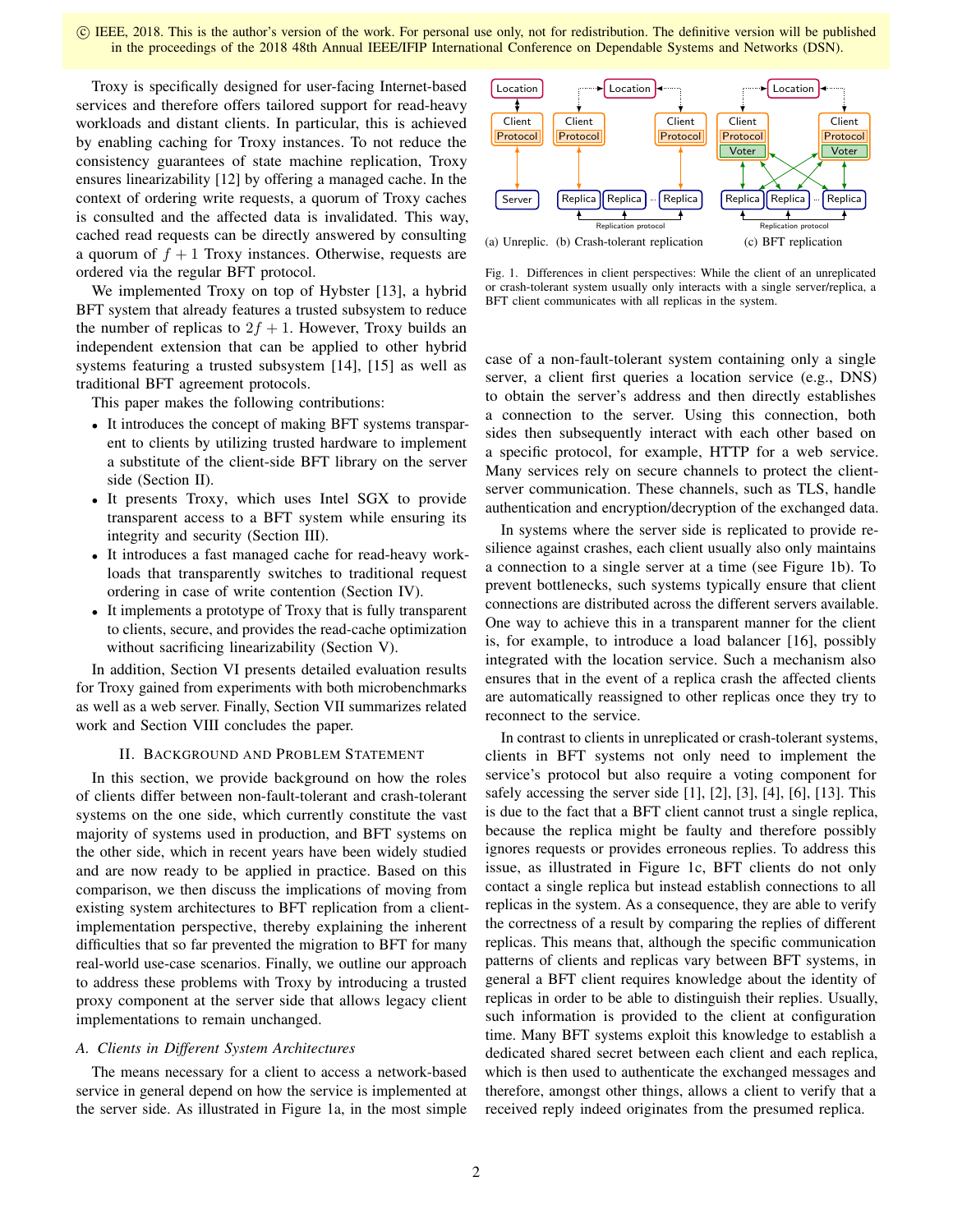# *B. Problem Statement*

Most of the systems and services in production today are either unable to tolerate faults or are only resilient against crashes, resulting in outages or unwanted behavior in situations where Byzantine faults actually occur [17], [18], [19]. One reason for this, despite the recent advances in BFT research, is the fact that there is a plethora of legacy client implementations for which migrating to BFT would produce significant costs. On the one hand, this includes the efforts required for modifying existing client libraries in order to allow them to tolerate Byzantine faults; even worse, in many cases the necessary changes are not limited to the client itself because, as discussed in Section II-A, BFT clients have to be aware of both the identity as well as the number of replicas, and providing this information to clients is usually not straightforward if the overall system has not been designed to publicly reveal such knowledge. On the other hand, migrating to BFT also comes with an increased network and processor usage at runtime due to the client's need to receive, authenticate, and compare multiple replies for each operation. Such an increase in resource usage especially poses a problem to clients with low-bandwidth connections or limited processing power. This, for example, includes clients running on mobile devices. To summarize, making existing client implementations ready for BFT does not only lead to costs for the actual migration, but also results in runtime overhead, which explains why this step so far has not been taken for many real-world systems.

# *C. The Troxy Approach*

To circumvent the previously described problems associated with adding and operating BFT mechanisms at the client side, our approach is to introduce a trusted proxy, or *Troxy* for short, into the system that acts as a representative of the client at the server side and allows legacy client implementations to benefit from Byzantine fault tolerance without requiring modifications. Furthermore, due to the fact that the Troxy is transparent to the client and handles all BFT-related tasks such as reply authentication and voting, this solution does not incur additional network or processor usage at the client.

As shown in Figure 2, the unmodified client in a Troxybacked system only establishes a connection to a single Troxy instance, which then handles the communication with the replicas in the system for all of its clients. If at one point a Troxy instance fails, the affected clients reestablish their connections to the service as they would do in a traditional system, for example using a location service (see Section II-A), thereby switching to different Troxies. In contrast to all other replica components, which are untrusted and may fail in arbitrary ways, Troxies are trusted and assumed to only fail by crashing. To justify this trust, we run each Troxy inside the trusted subsystem that is provided by modern processors based on technologies such as Intel SGX [9], which guarantees the integrity of the executed program code. In addition, to protect the communication of a client with the service, a Troxy supports the establishment of secure channels using TLS.



Fig. 2. Architecture of a Troxy-backed BFT system.

In summary, by offering clients transparent access to BFT systems, our approach greatly facilitates the migration of existing services to Byzantine fault tolerance, because legacy client implementations can be reused without modifications or additional resource overhead. At the same time Troxy requires only moderate integration effort into the underlying BFT system at specific extension points.

# III. TROXY SYSTEM DESIGN

In this section, we present details on the design of a Troxybacked BFT system in general and on the trusted proxy in particular. For clarity, we postpone the discussion of the fastread optimization to Section IV.

## *A. Overview*

Figure 3 shows an overview of the different components of a Troxy and illustrates how they conceptually interact with each other and with other system components outside the Troxy. When a client issues a request to the service through a secure channel, the Troxy first decrypts the message  $(1)$ . For a read request, the Troxy then executes the fast path for reads  $(2)$  and in case of success immediately returns the cached reply (see Section IV). For a write request or in case of a read-cache miss, the Troxy forwards the client request to its local replication logic to invoke the BFT agreement protocol  $(3)$ , thereby itself assuming the role of a BFT client. Having received the request, the BFT protocol distributes the request to the other replicas in the system and ensures that all correct replicas execute all client requests in the same order. After processing the request, each replica returns the corresponding reply to the replica the client is connected to, where the Troxy's voting component then determines the correct result by comparing the replies of different replicas  $(4)$ . To tolerate f faults, the voter waits until having obtained  $f + 1$  matching replies from different replicas before returning the result to the client  $(5)$  as this guarantees that at least one of the replies stems from a non-faulty replica and is therefore correct. In summary, by acting as a BFT client for the replication protocol a Troxy already assumes all the additional responsibilities necessary to access a BFT service, freeing the client from the need to perform these tasks itself.

# *B. System Model*

The Troxy approach relies on a hybrid fault model [13], [14], [15], [20], [21], [22], [23] in which a system is a collection of components with different resilience characteristics. All Troxies in the system are assumed to either operate correctly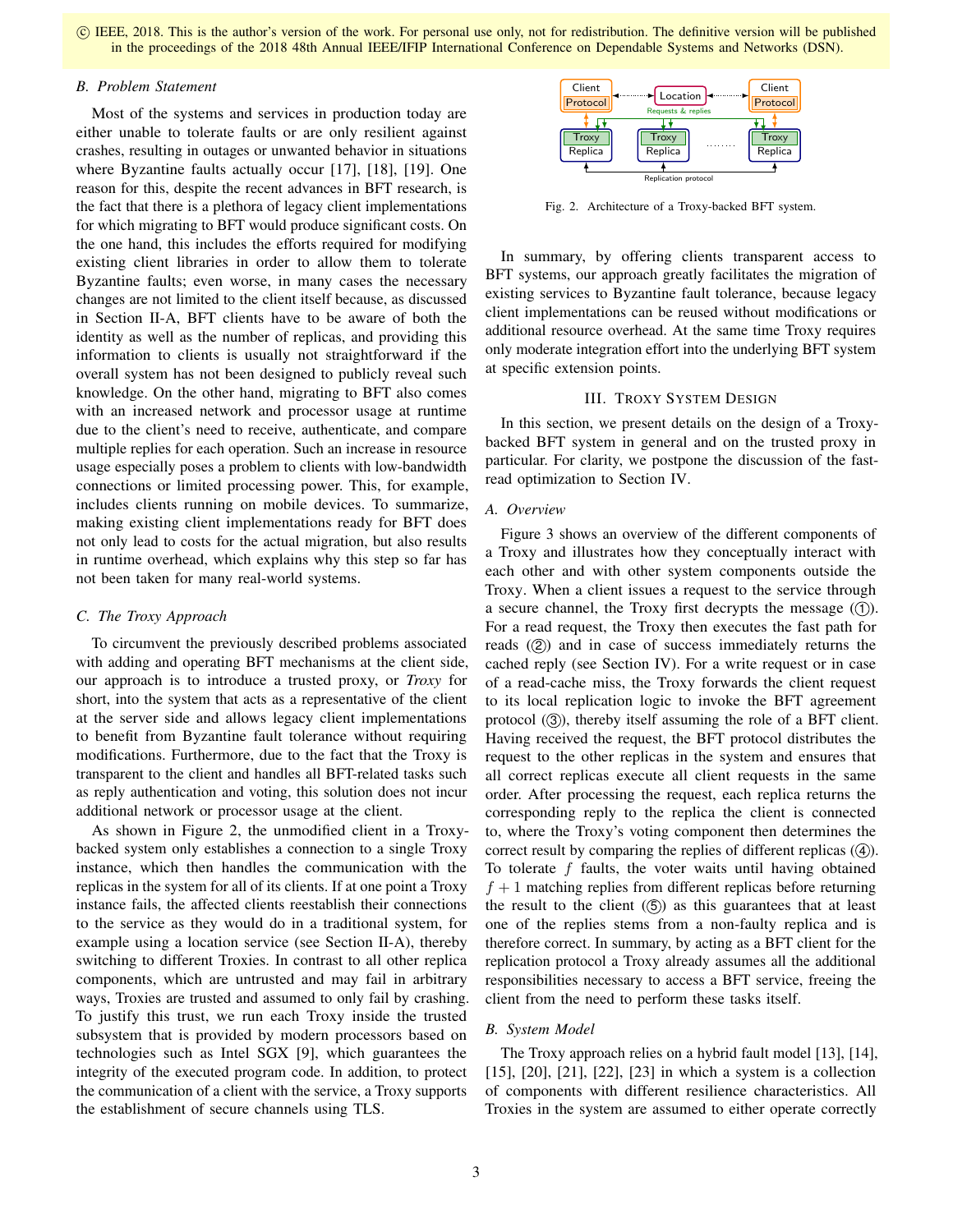

Fig. 3. Overview of Troxy components and their interactions.

or to fail by crashing; in particular, this means that once a client receives a result from a Troxy over a secure channel, the client can trust the result to be correct. In later sections, we discuss how we ensure this trustworthiness for Troxies based on minimizing a Troxy's trusted computing base (see Section III-C) and utilizing Intel SGX (see Section V).

Apart from Troxies, all other replicas and network components in the system may fail in arbitrary ways. The number of servers required in a Troxy-backed system to tolerate such Byzantine faults depends on the BFT replication protocol executed among replicas: using a traditional BFT protocol [1], [4], [24], [25], a minimum of  $3f + 1$  replicas are necessary to tolerate up to f faults. If a replication protocol itself makes use of trusted components [13], [14], [15], [20], [21], [22], [23], this number can be reduced to  $2f + 1$  replicas. Replica components located outside the Troxy do not trust each other. Components of different replicas communicate by exchanging authenticated messages over the network. If a correct component receives a message it cannot verify, the component discards the message.

## *C. Minimizing the Trusted Computing Base*

Relying on a hybrid fault model, it is crucial to keep the trusted components as small as possible [21], because the more complex a component, the more likely it is to fail in an arbitrary way, for example, as the result of a program error. To justify the trust put in the Troxy, we therefore minimize its complexity by only performing those tasks inside the Troxy that are critical and actually require to be trusted; in contrast, all noncritical tasks are executed outside the Troxy in the untrusted part of the replica. In essence, this leads to a design where the Troxy is basically a library whose functionality is used by the untrusted replica part via method calls.

With regard to client communication, this separation of critical and noncritical tasks means that most of the networkconnection handling can be performed outside the Troxy. In particular, this includes the management of connected sockets, the handling of worker threads operating on these sockets, as well as the execution of the actual send and receive operations. Overall, there are only three major critical tasks the trusted Troxy needs to perform: (1) when the client connects to a replica, the replica's Troxy controls the establishment of the secure channel and afterwards stores the associated session key in order to prevent the untrusted part of the replica from

being able to impersonate the Troxy. (2) When the client sends a request to the server over the secure channel, the untrusted part of the replica receives the request message. However, the Troxy is the only one to be able to decrypt the request using the session key. Having decrypted the message, the Troxy then checks its integrity and creates a BFT-protocol request in which it includes the client request as payload. Finally, the Troxy authenticates the BFT request using the method expected by the underlying BFT replication protocol (e.g., a keyed-hash message authentication code (HMAC) in our implementation) before handing over the request to the untrusted part of the replica. This way, by atomically decrypting the client request and creating a corresponding authenticated BFT request, the Troxy ensures that the request cannot be altered by the untrusted replica part without being detected. (3) After the request has been executed, the Troxy collects the replies provided by different replicas, verifies the authenticity of these replies, and then compares them to determine the correct result. Based on this result, in a final step, the Troxy creates a reply to the client and encrypts this message using the session key of the client's secure channel. The actual transmission of the reply is performed outside the Troxy in the untrusted part of the replica. However, due to the untrusted replica part not having access to the session key, it is unable to manipulate the reply without the client detecting such a modification.

## *D. Fault Handling*

When a Troxy returns a reply to the client, the client can trust the reply to be correct. However, in case of faults there can be situations in which a client at first does not receive a reply to its request, for example, due to the server hosting the Troxy having crashed. To handle such scenarios where a Troxy ceases to operate, we exploit the fact that clients of user-facing services typically are already equipped with a mechanism to automatically reconnect to the service once their existing connections time out, for example, relying on an external location service to assist in the failover to another replica (see Section II-A). As soon as the client reaches a non-faulty replica, after retransmitting the request, the client will eventually receive a corresponding reply from the service.

Using the same failover mechanism, clients are also able to tolerate scenarios in which the untrusted part of a replica, which performs the actual send and receive operations on network connections (see Section III-C), fails to deliver the correct reply provided by the Troxy. Depending on the nature of the fault, in such case the client either detects a corrupted channel (if the untrusted part sends data that is not encrypted with the Troxy's session key) or experiences a timeout (if the untrusted part sends no data at all). Either way, the client can solve the problem by reconnecting to the service.

In contrast to the Troxy, the untrusted part of a replica may fail in arbitrary ways. Apart from the scenarios discussed above, handling these kinds of faults mainly lies in the responsibility of the underlying BFT replication protocol, as it is the case in traditional BFT systems. The fact that a Troxy, while acting as a BFT client, is co-located with a BFT replica has no effect on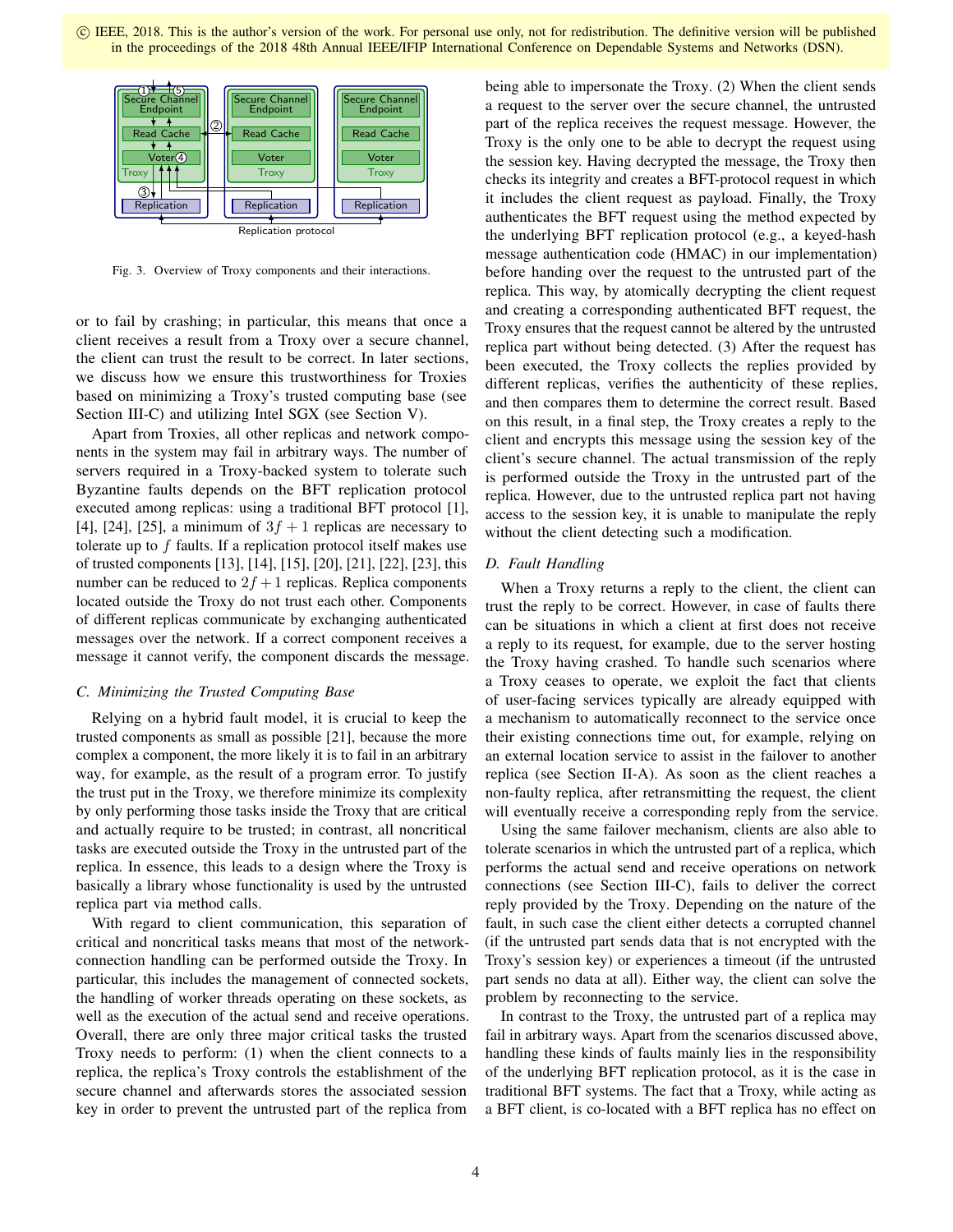the internal fault-handling procedures of the protocol. Replay attacks are prevented by the secure channel that connects the client with the Troxy. By design, each endpoint will never accept the same chunk of encrypted data twice.

# *E. Introducing Byzantine Fault Tolerance Using Troxies*

In the following, we illustrate the steps necessary to migrate an existing user-facing service that is implemented by a crashtolerant system to a Troxy-backed BFT system. As an example, we consider a RESTful web service that originally relies on Paxos [26] for fault tolerance and is accessed by a wide spectrum of heterogeneous clients via HTTPS.

The first step to make such a service Byzantine fault tolerant using our approach is to select a BFT replication protocol and to integrate its server-side implementation with the Troxy. This task is greatly facilitated by the Troxy essentially being a library that needs to be invoked at a small number of welldefined locations in the replica logic in order to be able to establish secure channels, to safely translate incoming client requests into BFT requests, and to determine and encrypt the final replies (see Section III-C). On the other hand, the most complex parts of a BFT protocol implementation, such as the ordering and view-change protocols, are left unmodified.

In a second step, the server-side application logic of the web service must be ported from the original crash-tolerant protocol to the BFT protocol. For this task, it is usually possible to benefit from the fact that BFT protocols and crash-tolerant protocols such as Paxos or Raft [27] in general provide comparable interfaces and pose similar requirements on applications, for example, with regard to execution determinism or the ability to create/apply checkpoints of their state.

To enable the Troxy to communicate with clients, in a final step, the Troxy must be made aware of the message format used by the service for requests. In this context, there is no need for the Troxy to fully parse and understand incoming requests. Instead, it is sufficient for the Troxy to identify request boundaries in order to be able to properly store the incoming client request in the newly created BFT request; for replies, the Troxy usually can simply extract the payload contained in the verified BFT result and return it to the client. For many communication protocols, including HTTP, identifying message boundaries is straightforward due to messages carrying information about their own length.

The steps discussed above have shown that the migration overhead is small if a service is already resilient against crashes. However, with Troxy providing transparent access to BFT systems, even for unreplicated services that so far offer no fault tolerance at all, the changes necessary to integrate Byzantine fault tolerance are limited to the location service (i.e., to make it replication aware) as well as the server-side implementation. In contrast, there is no need to modify the potentially large number of diverse client implementations.

# IV. FAST-READ CACHE

Troxy features a *managed fast-read cache* that not only validates cache entries when processing regular read requests, but also removes entries from the cache if a write request is about to outdate cached data. As a key benefit, by invalidating cache entries while processing write requests and before their effects are emitted to clients, Troxy is able to maintain consistency guarantees offered by the underlying BFT protocol. In the following, we present details on Troxy's fast path for reads using the example of a BFT system that is based on a hybrid fault model and therefore can tolerate f faults with  $2f + 1$  replicas, as it is the case for our prototype implementation (see Section V-B).

# *A. Protocol*

In line with previous research [3], [4], [5], our fast-read optimization assumes that read and write requests can be distinguished before executing them and that it can be determined which part of the state a request is about to access or modify. The described functionality is executed inside a Troxy instance and therefore trusted with the exception of functions that are provided by the surrounding replica.

Our fast-read cache utilizes the processing of a write request to remove an outdated entry from the cache before the effects of the write are visible to any client, that is, before the reply to the write is returned to its client. To ensure this, we make two important changes to introduce the cache: (1) We modify the voter to only take the reply of another replica into account if the reply is authenticated by the other replica's Troxy. As a consequence, this requirement forces a replica to hand over a reply to its local Troxy in order for the reply to have an impact on the final result, thereby giving the Troxy the opportunity to learn about a write and to subsequently invalidate an outdated cache entry. To authenticate a local reply, a Troxy computes an HMAC that is based on a shared secret, which is known amongst all Troxies, and an identifier specific to each Troxy instance. (2) We extend the replies provided by local replicas to not only contain the application's result but also (a hash of) the original request in order to allow a Troxy to identify the cache entry to invalidate. As before, a Troxy only returns a result to the client after having received  $f + 1$  *matching replies* (which now include the request) from different replicas. With regard to the fast-read cache, this means that when a write reply reaches this point, it is ensured that a majority of replicas in the system have invalidated the associated cache entry.

As shown in Figure 4, if a Troxy receives a read request from a connected client it first determines if the fast-read cache can be utilized by calling *check cache* that takes the client-provided request as an input. Next, it checks if the cache contains data that answers the request. If not, the request is ordered and executed as any other request. Otherwise, a set of f remote Troxies is randomly chosen and queried using *get\_remote\_cache\_entry(r,req)*. This function generates an authenticated message for replica *r* to query its Troxy about the currently processed request, which is handed over to the untrusted replica code for transmission. On the remote side, the receiving Troxy instances validate the message and then check if the requested data is cached (see L. 21, Figure 4). The request and associated reply, both authenticated, are returned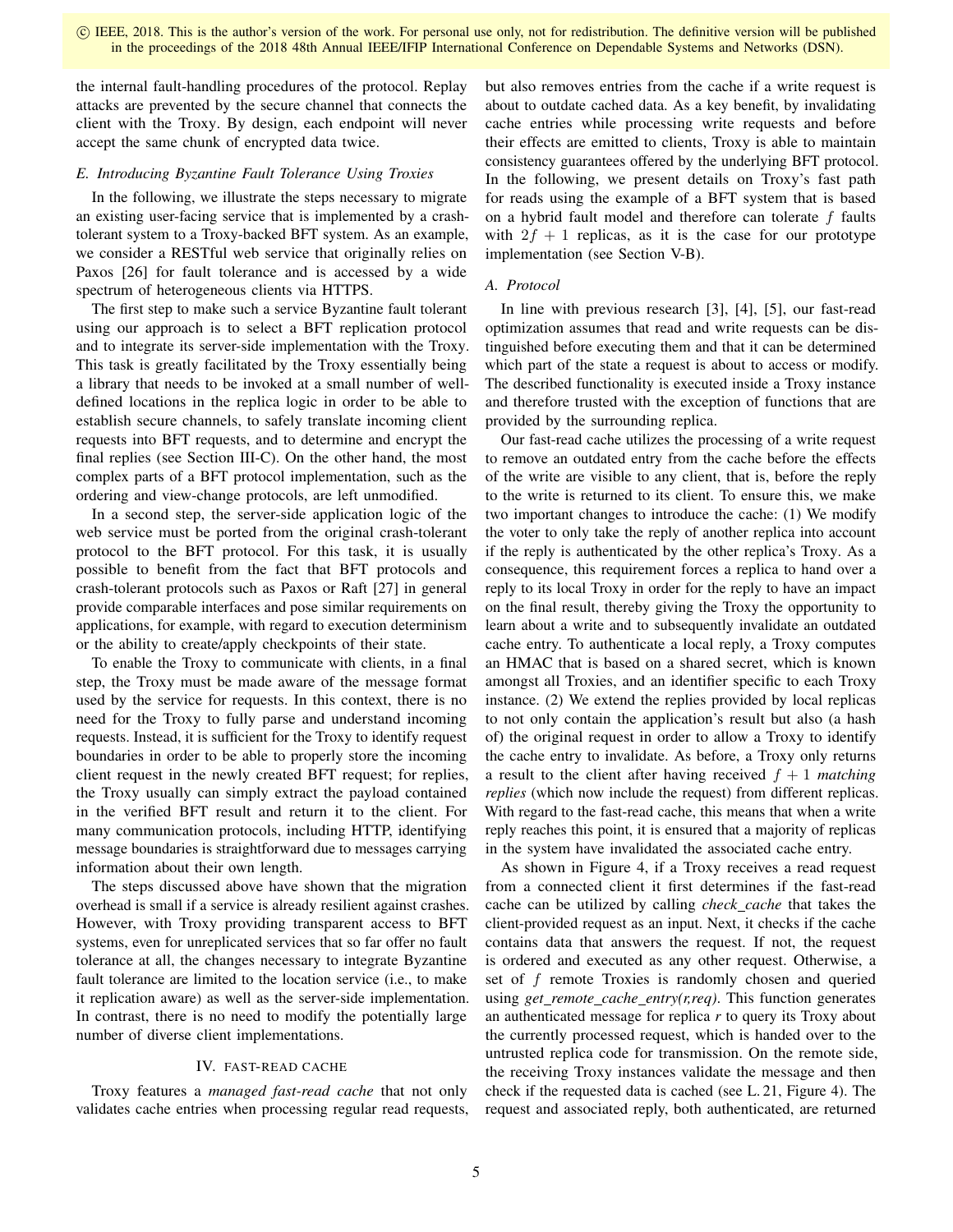| 1 // Cache lookup in case of voting Troxy instance                             |  |  |  |
|--------------------------------------------------------------------------------|--|--|--|
| 2 upon call check_cache(req) such that req is READ do                          |  |  |  |
| $reply := cache.get(id (req))$                                                 |  |  |  |
| if reply is not NULL $\theta$ request is cached                                |  |  |  |
| replicas := choose_ $f_{\text{replicas}}()$ // select $f$ remote caches        |  |  |  |
| $rc := \emptyset$ // set of remote cached replies                              |  |  |  |
| $\prime\prime$ collect cache entries of $f$ remote replicas                    |  |  |  |
| $\forall r \in replicas, rc.add(qet\_remote\_cache\_entry(r,req))$             |  |  |  |
| // remote caches match local cache                                             |  |  |  |
| if $\forall (r\_req, u\_rep) \in rc, (id(r\_req), u\_rep) = (id (req), reply)$ |  |  |  |
| <b>return</b> reply // fast read succeed                                       |  |  |  |
| else return $null$ // mismatch amongst caches                                  |  |  |  |
| <b>else return</b> $null$ // cache miss                                        |  |  |  |
|                                                                                |  |  |  |
| 15 // Cache lookup in case of remote Troxy instance                            |  |  |  |
| 16 upon call get local cache entry(req) do                                     |  |  |  |
| $reply := cache.get(id (req))$<br>17                                           |  |  |  |
|                                                                                |  |  |  |

18 return (req,reply)

Fig. 4. Cache lookup when processing read requests.

to the initial requesting Troxy. Next, it is validated if all  $f$ request and reply pairs match the local data. If this is the case, the reply is returned to the client and a successful cache lookup has been performed. In case of a mismatch, which for example can be the result of concurrent write requests or actions performed by malicious replicas (e.g., the replay of a stale reply), the read request is ordered in the common way.

Note that a more aggressive use of hashes can reduce the amount of exchanged data. In addition, timeouts might be used to detect unresponsive replicas.

#### *B. Ensuring Consistency and Resilience to Performance Attacks*

In scope of the implemented prototype we considered a system that relies on an hybrid fault model that requires only  $2f + 1$  replicas and offers strong consistency. The aim of Troxy and its fast-read cache is to preserve the guarantees offered by the underlying protocol. This is achieved by immutable entangling the maintenance of the fast-read cache with the protocol execution, so an attacker cannot diverge replicas and Troxies to make conflicting statements. With a total amount of  $2f + 1$  replicas in the hybrid fault model, completing a write operation takes a quorum of  $f + 1$  replicas for providing authenticated replies. Since reply authentication is done by Troxy inside the trusted subsystem, these  $f + 1$  replicas must have deleted the related entry in their fast-read cache before the reply becomes visible to any client. Meanwhile a successful fast-read operation also needs  $f + 1$  identical entries, meaning that at least  $f + 1$  replicas must still contain a matching entry in their caches. This is not possible as both quorums intersect by one replica and its trusted Troxy is responsible for providing the necessary response to either side. By doing so, a successful fast-read is ensured to reflect the state of the latest write. One option for an attacker would be to roll-back the trusted subsystem by a reboot, however in this case the cache would simply lose its entire state and queries are returned unanswered, which will result in the execution of the underlying protocol. In general the forwarding of a reply due to a write request always result in a cache *invalidation* but not in a cache update. This is necessary as the local Troxy can confirm the origin of the reply but not its correctness, thus a faulty replica should not be able to pollute the cache.

This leads to the question if a faulty replica can negatively impact the performance beyond its capabilities in a traditional system. This is not the case as for classical BFT systems like PBFT [1] that feature a read optimization where  $2f + 1$ replicas are queried, a client can only utilize the result if all replies match. Thus, faulty replicas can return wrong results and frequently prevent a successful read optimization. In case of Troxy we are in a similar situation, as we query  $f$  randomly chosen Troxies for their cache entries. However, additionally we measure the cache miss rate inside the Troxy. If the miss rate reaches a configurable system constant, the fast read optimization is avoided in favor of a traditional protocol run. As shown in the evaluation this also addresses the case of write contention, where a lot of cache misses occur due to conflicts.

# V. IMPLEMENTATION

Below, we present our prototype of a Troxy-backed system, providing details on the SGX-based Troxy implementation as well as its integration with the BFT protocol Hybster [13].

## *A. Troxy Implementation*

Our Troxy implementation is written in C/C++ and relies on Intel's Software Guard Extensions (SGX) [9] and its SDK [28] to achieve isolation between the trusted and the untrusted parts of a replica. The Troxy runs inside a trusted execution environment provided by SGX, a so-called *enclave*, that is protected by the CPU via transparent memory encryption and integrity checking. To enter and exit an enclave, the only possible way is to go through an enclave interface which defines the entry points and the maximum number of concurrent threads allowed at any point in time inside the enclave. An enclave call (*ecall*) is needed for calling the enclave functions, while an outside call (*ocall*) is explicitly used for calling from an enclave to the untrusted environment. An *ecall* leads to executing a TLB flush, switching to a trusted stack located inside the enclave, copying the parameters from untrusted memory and calling the trusted function. Similarly, an *ocall* causes a TLB flush, switching back the untrusted stack, moving parameters out of the trusted memory, and exit of the enclave. Due to their high overhead, it is best practice to minimize enclave transitions.

Troxy implements *ecalls* for data transfer between enclaves and the untrusted environment as well as for data processing inside enclaves. In order to keep the interface small, Troxy defines only 16 *ecalls* and no *ocalls* under a security-aware programming model. More precisely, these *ecalls* have been manually verified and are hardened to prevent possible attacks such as Iago attacks [29] or time-of-check-to-time-of-use attacks [30]. For example, the data transfer between the untrusted environment and enclaves requires additional copies of the message buffers. A read buffer is always directly copied into the enclave to avoid time-of-check-to-time-of-use attacks; in contrast, the copy of a write buffer can be done outside the enclave to achieve better performance.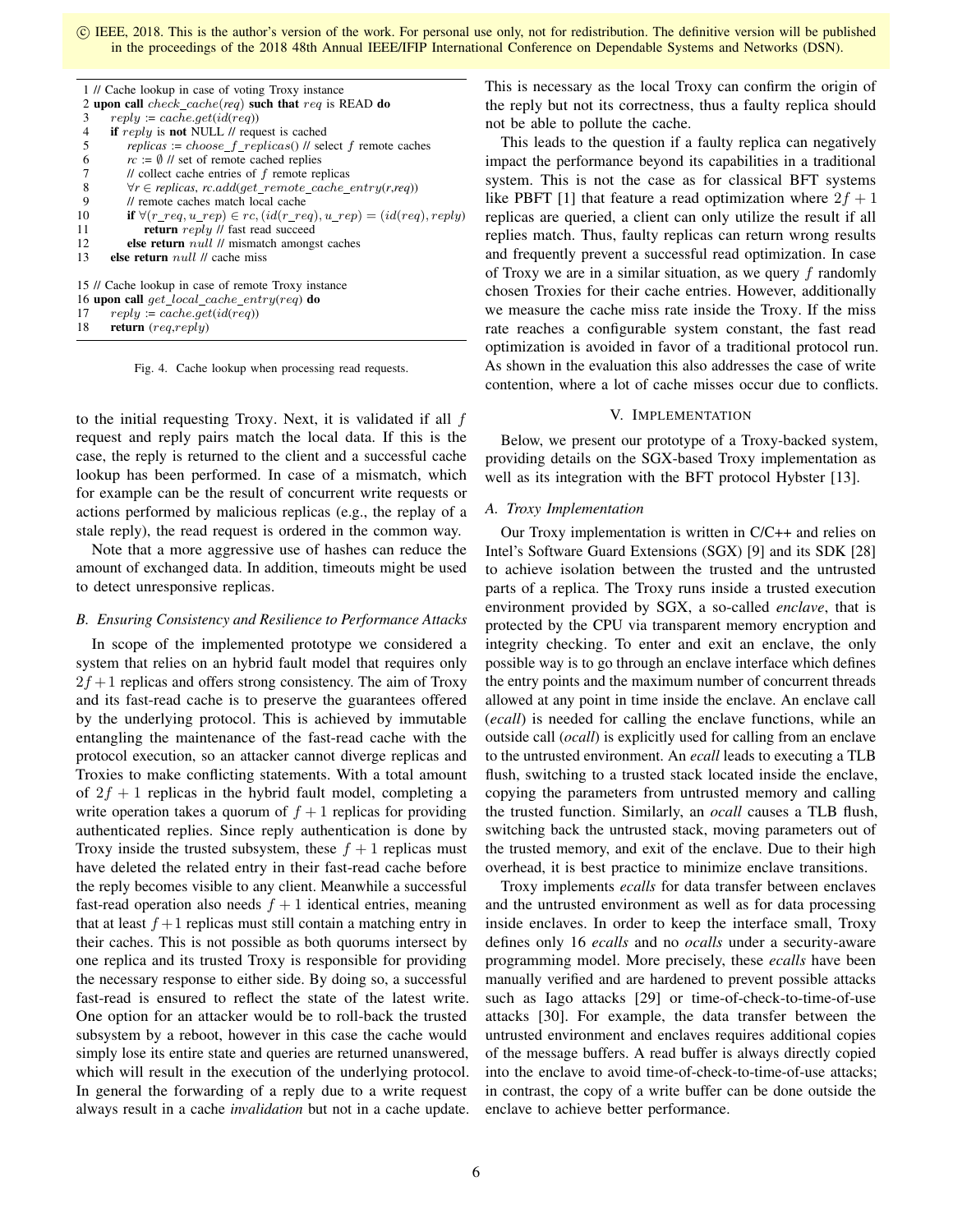

(a) Message flow in Hybster.

(b) Message flow in Troxy-backed Hybster when the client is connected to the leader replica.

(c) Message flow in Troxy-backed Hybster when the client is connected to a follower replica.

Fig. 5. Comparison of the message flows in Hybster and Troxy-backed Hybster.

To enforce the validity of enclaves, Intel provides a remote attestation service [9]. In a nutshell, a hash of the memory pages of the enclave is securely computed and sent to the remote attestation service so that the user can obtain a proof that the enclave has been initialized correctly. Once the enclave has been correctly attested it is possible to provision it. Any cryptographic key and secret, such as the private key used by Troxy to initialize a secure connection with the clients, can be securely sent to the enclave during the provisioning phase.

The enclave code and data is stored in the Enclave Page Cache (EPC), a specific region of memory protected from untrusted accesses. In the current implementation of Intel SGX, this memory area has a maximum size of 128MB. Accessing memory beyond the size of the EPC results in costly paging, as the pages need to be encrypted and integrity-protected before being evicted to main memory. As this operation incurs a high performance overhead [31], we limit memory allocations to keep the memory footprint as small as possible. Furthermore, to avoid additional *ocalls* and paging [32], the Troxy can store data in an encrypted manner outside the enclave. When it needs to be accessed, it is directly read from the untrusted memory and validated by comparing it against a hash securely stored inside the Troxy.

Finally, Troxy provides bidirectional TLS authentication to all messages exchanged between clients and replicas. For this purpose, Troxy uses the TaLoS [33] library, which exposes a TLS interface to existing application while securely executing the TLS logic inside an Intel SGX enclave. Note that we run it in a completely encapsulated manner: there are no *ecalls* nor *ocalls* between TaLoS and the untrusted environment.

# *B. Troxy-backed Hybster*

To provide fault tolerance, our prototype implementation relies on Hybster [13], a BFT replication protocol that is based on a hybrid fault model and therefore only requires  $2f + 1$  replicas to tolerate f Byzantine faults. Hybster is implemented in Java and uses Intel SGX to realize a trusted susbsystem for message authentication. It achieves high performance via

parallelization, where the performance scales well along with the number of NICs and CPU cores. The trusted subsystem of Hybster is also used by Troxy for trusted authentication upon internally exchanged messages during the ordering phase. In our implementation the interaction between the protocol running in the untrusted part of the replica and the SGX enclave is handled via the Java Native Interface (JNI).

Hybster is a leader-based BFT protocol: a special node is in charge of proposing an ordering on the requests received by the clients. Figure 5 shows the message flow in the resulting Troxy-backed system. Compared with the original Hybster (see Figure 5a), introducing the Troxy adds one message delay for a client that is connected to Hybster's leader replica (see Figure 5b). In this extra phase, the corresponding Troxy collects and compares the replies to the client's request in order to determine the correct result. For clients connected to servers hosting Hybster followers, an additional phase is necessary to transmit the request to the leader, as only the leader is able to initiate the agreement process for requests (see Figure 5c). Note that for a setting in which the replicas of a system are hosted in different fault domains inside the same data center (e.g., different racks with independent power and network supply [34]), the additional messages only have a minor impact on the overall latency experienced by the client.

Apart from highlighting individual message flows, Figure 5 also illustrates another important difference between traditional BFT systems and a Troxy-backed BFT system: with the Troxy performing reply voting at the server side, the client receives only a single reply per request. In practice, this approach has several key advantages: First, in a typical setting where clients are connected to the service over a wide-area network, less data has to be sent over long-distance links, which is especially beneficial for low-bandwidth clients. Second, during periods of unstable (wide-area) network conditions it improves the response time of the service due to the latency experienced by the client no longer depending on the arrival of the  $f + 1$  slowest (normal request) or  $2f + 1$  slowest (read optimization) matching reply. Third, and most important, it makes the BFT replication system transparent to clients.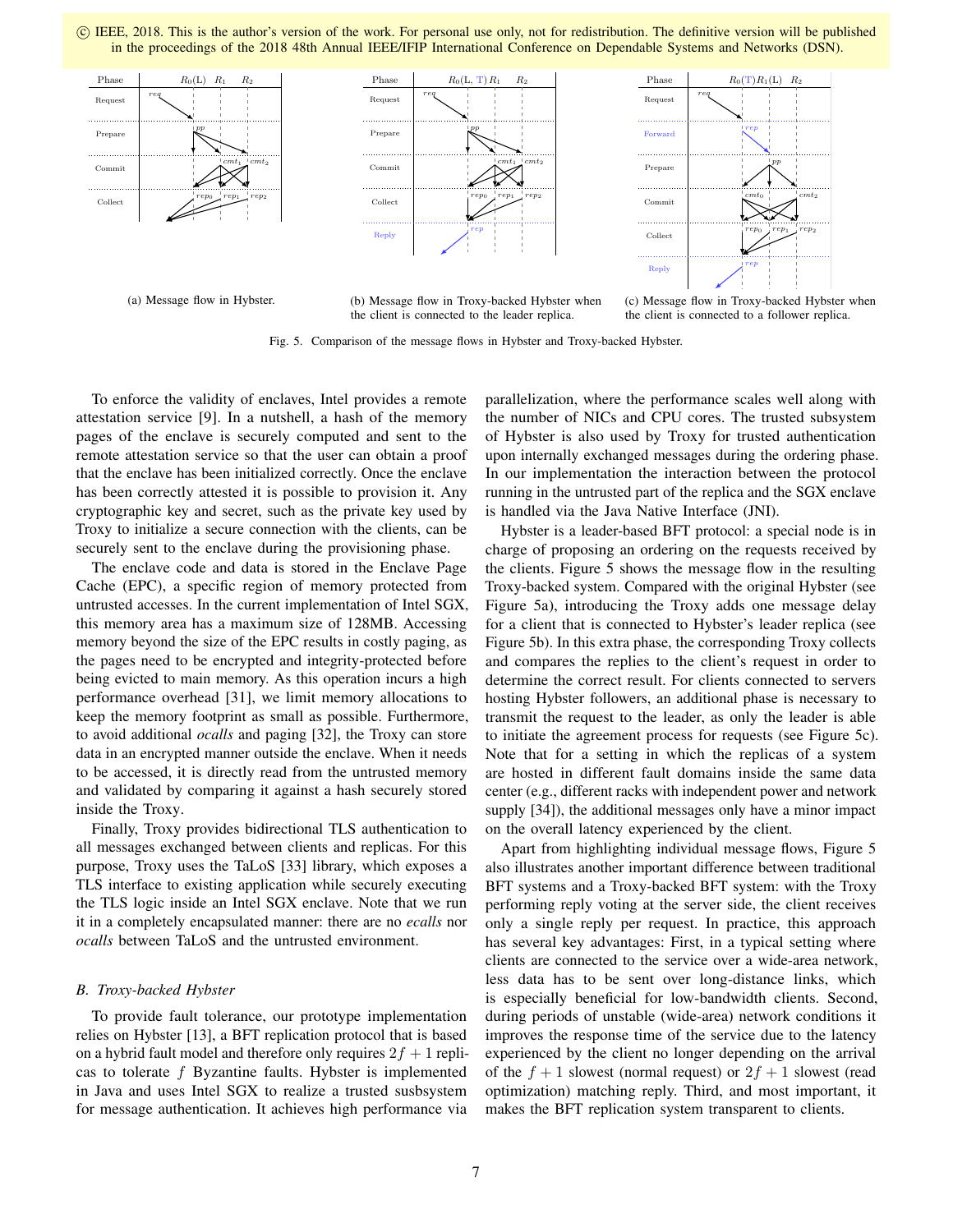# VI. EVALUATION

In this section we evaluate the performance of Troxy compared to Hybster using both microbenchmarks and an HTTP service. The results show that: (1) For ordered smallpayload messages in a local network, Troxy has an overhead of at most 43% due to its extra communication steps (see Figure 5) and trusted environment transitions. (2) For larger messages with network delay, Troxy improves the performance compared to Hybster by at most 70%. (3) For read-heavy workloads with network delay, the fast-read cache optimization improves the throughput by 130% even in the presence of conflicting write requests. (4) When considering an HTTP service with network delay, Troxy can almost hide the replication cost, allowing clients to observe similar latency as for a non-replicated service.

# *A. Experimental Setup*

The measurements are conducted on a cluster of five identical machines connected via four 1 Gbps Ethernet NICs. Each machine is equipped with an SGX-capable Intel Core i7-6700 quad-core processor running at 3.4 GHz with Hyper-Threading activated as well as 24 GB of memory. Three machines are dedicated to the replicas (hence we consider  $f = 1$  faults) while the two remaining ones are running as clients. All the machines are running 64-bit Ubuntu 16.04 with a Linux kernel 4.4.0, OpenJDK 1.8 and the Intel SGX SDK v1.9. We compare the performance of our Troxy-backed Hybster variant with the original Hybster protocol, noted as BL (for *baseline*).

# *B. Security Analysis*

In this section we analyse the security of Troxy.

*Performance attacks:* A malicious replica could try to return old cache entries in the case of the fast-read cache optimization. As a result the fast read would fail, slowing down the protocol. As discussed in Section IV-B, Troxy selects  $f$  random replicas to reply to a fast-read query and monitors the cache miss ratio to address such attacks.

*Side-channel attacks:* We consider side-channel attacks out of the scope of this paper. However, Troxy can implement existing technics to limit side-channel attacks inside an SGX enclave [35], [36], [37].

*Bypassing Troxy:* A malicious replica could bypass Troxy in order to break the safety of the system, by directly communicating with the clients. To prevent this attack the clients and Troxy initiate secure connections using the TLS protocol. The session keys are securely stored inside the Troxy, thus the malicious replica cannot forge correct messages.

*Interface attacks:* A malicious replica could attack the enclave interface in order to get access to the secrets stored inside the Troxy. As discussed in Section V, the enclave interface has been hardened to prevent such attacks.

*Denial-of-Service and flooding:* A malicious replica could decide to perform a Denial-of-Service attack, not executing the Troxy or following its protocol, or at the opposite flood the correct replicas or clients with invalid messages. In all these cases the goal of the malicious replica is to render the system not usable. Troxy can leverage existing techniques [38] to prevent such attacks.

# *C. Microbenchmark*

We created a microbenchmark to evaluate the full capacity of Troxy and to investigate the overhead of (1) relocating the traditional client-side library to the server side and (2) using the trusted subsystem for protection of the Troxy. A configured number of clients are created to constantly issue asynchronous requests and measure the average throughput and latency for 60 seconds. The final results are the average values of three runs. Batching is not used as it is an orthogonal approach that has independent influence to the results.

Secure socket connections are applied to the client-to-replica communication for both the baseline and Troxy, while the replica-to-replica communication keeps using plain sockets and HMACs for message authentication. Clients only connect to the leader in the baseline system, while Troxy allows connections to any replica. We created a simple service that accepts requests and generates a reply message of configurable size. Read and write requests can be distinguished by their operation types. We ran experiments in three different scenarios, where (1) write requests are totally ordered; (2) read optimizations are applied to handle read-only requests, and (3) concurrent write requests cause conflicting reads, which leads to the traditional ordering of conflicting read requests.

In addition to the local network configuration, we also simulate a wide-area network by adding  $100 \pm 20$  ms (in a normal distribution model) delay to the NICs of the client machines. We consider this as the typical usage scenario of Troxy, that is, data-center-hosted services that are accessed by remote legacy clients.

*1) Totally Ordered Requests:* In this scenario, we consider write requests of different sizes: 256 B, 1 KB, 4 KB and 8 KB. The size of the reply is always 10 B. Two implementations of Troxy in C/C++ are compared against the baseline: *ctroxy*, running in the untrusted environment without SGX, indicates the impact of using JNI; while *etroxy*, running inside an enclave, adds the overhead of utilizing the trusted subsystem.

Figure 6 shows the measurement result for handling write requests in the local network. With a small request payload size (256 B), etroxy shows about 43% of performance loss due to the transitions between the trusted and untrusted environments as well as the extra steps in processing ordered requests (see Figure 5). More precisely, by considering the performance of ctroxy (without SGX), half of the performance loss in etroxy is caused by using the trusted subsystem. When the payload size increases, ctroxy and etroxy start to provide similar performance and etroxy reaches the baseline at 8 KB. This is due to the fact that authenticating messages with large payload is faster in C/C++ than it is in Java.

We also measure the performance with a network delay in between the clients and replicas. As illustrated in Figure 7, the server-side reply voter brings a huge advantage to Troxy. In this case, for each request, the clients wait for only one reply that is affected by the delay instead of  $f + 1$  replies. This advantage applies to different request payload sizes, and leads to up to 60% performance gain.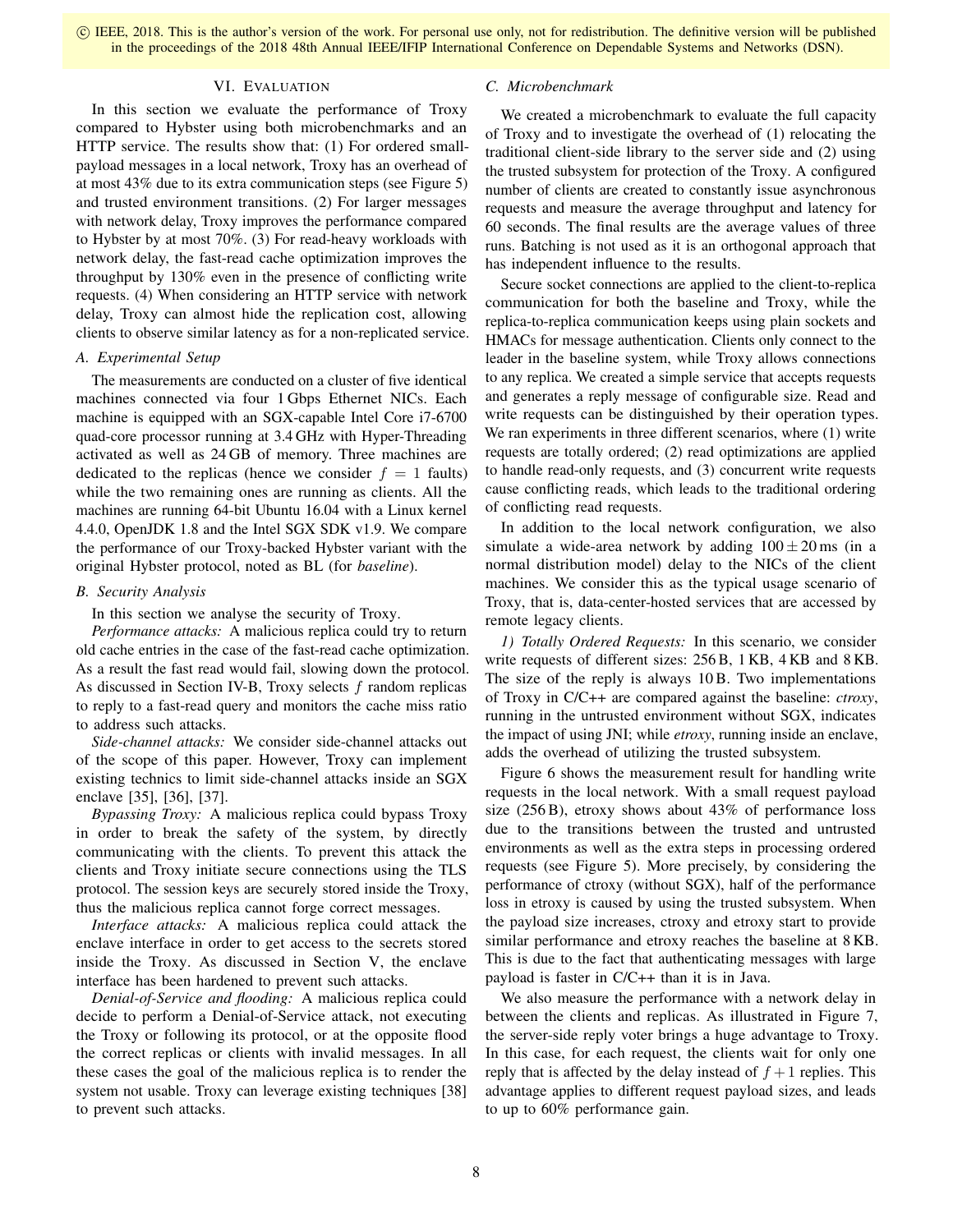c IEEE, 2018. This is the author's version of the work. For personal use only, not for redistribution. The definitive version will be published in the proceedings of the 2018 48th Annual IEEE/IFIP International Conference on Dependable Systems and Networks (DSN).



Fig. 6. Handling totally ordered write requests in the local network.



Fig. 7. Handling totally ordered write requests with network delay.

*2) Read Optimizations:* We measure the performance of the fast-read cache using read-only requests with different payload sizes: 10 B / 256 B, 10 B / 1 KB, 10 B / 4 KB and 10 B / 8 KB for request / reply messages, respectively. The baseline system implements a PBFT-like read optimization approach [1], where read requests are directly forwarded to the followers for execution without being ordered. For read-only workloads, this approach can be very effective as there are no concurrent state transitions to create conflicts in the read results.

Figure 8 shows the results of handling read-only requests in the local network. On the one hand, with small requests (10 B), the fast message authentication cannot compensate the overhead of the server-side reply voter. The overhead with 256 B reply is as high as 115%. On the other hand, along with the increasing reply size, the effect of fast authentication becomes more visible. With 4 KB replies etroxy can already overtake the baseline, and at 8 KB we can observe about 30% throughput improvement.

The result of the measurement with a network delay is shown in Figure 9. Although the server-side reply voter adds overhead to Troxy, the extra network delay has less impact on Troxy's performance. Compared to the baseline, with 256 B replies etroxy only incurs a 33% performance degradation with network delay, compared with 115% without network delay. In addition, as the fast-read cache only needs to transfer the hash of the reply between replicas for a fast-read operation instead of a full reply, this further reduces the authentication and transmission cost. When the reply size is above 1 KB, etroxy outperforms the baseline by at least 15%.

*3) Concurrency Handling:* In this scenario, 1% of write requests are generated among the reads, to introduce concurrent state transitions during fast-read operations. Due to different read optimization approaches, the 1% write workload results in different read conflict rates for the baseline and Troxy (only etroxy is evaluated in this scenario). For the baseline,



Fig. 8. Handling read-only requests in the local network.



Fig. 9. Handling read-only requests with network delay.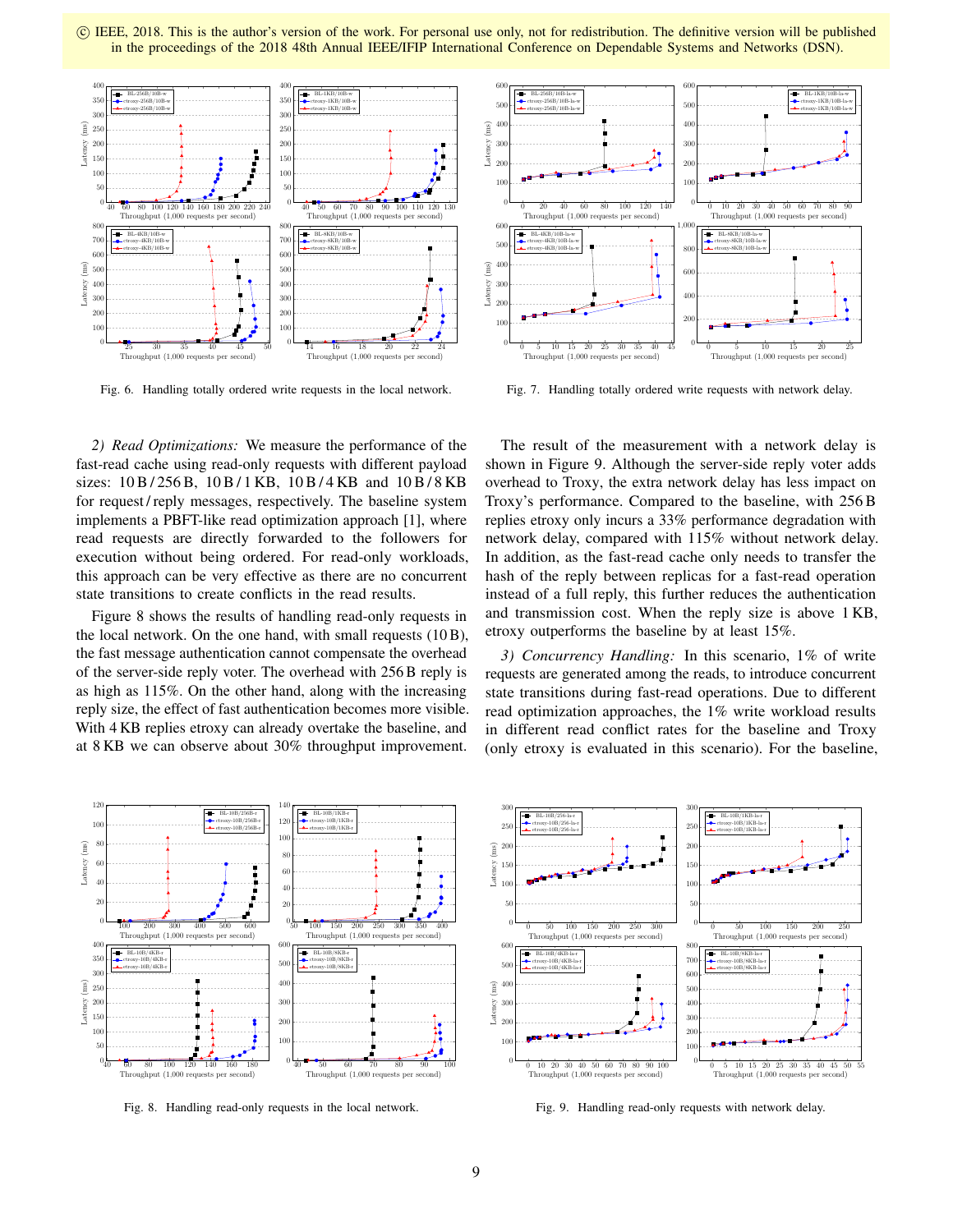

Fig. 10. Handling read conflicts with network delay.

nearly 50% of reads return conflicting results and have to be ordered for a second time of processing, adding substantial extra overhead to the system. As for Troxy, the fast-read cache acts in a conservative way: When it uses write requests to invalidate existing cache entries, the later read requests will be ordered to prevent conflicts. This way, the observed conflict rate goes down to 14%.

We also conducted a measurement where no optimization is applied so that all reads are ordered, to get a reference throughput of each system for comparison. Figure 10 illustrates that the overhead of having 50% read conflicts contributes to the significant performance loss of the baseline, resulting in the read optimization to only achieve half of the reference throughput. For Troxy, the 14% read conflicts also decreases performance to a point that is slightly lower than its reference throughput. Therefore, we further optimized the approach to monitor the conflict rate inside Troxy in order to ensure that once the conflict rate goes beyond a certain threshold, Troxy will automatically switch to the total-order mode where all requests will be ordered (see Section IV-B). This threshold can be learned by sampling the system to determine at which conflict rate the benefits gained by fast reads will disappear. This way, the optimized fast-read cache can guarantee the lower-bound performance in case of frequent conflicts.

# *D. HTTP Service*

In addition to the microbenchmark, we created a simple, replicated HTTP service that handles HTTP GET and POST requests and returns the queried or modified pages as responses. Its performance is measured with the HTTP benchmarking tool Apache JMeter [39]. As we are interested in evaluating the overhead of using a BFT system and the trusted subsystem in a latency-sensitive application, we ensure that JMeter is configured not to saturate the replicas, launching 100 clients to issue a total of 500 requests per second.

We measure the performance of the HTTP service in three implementations: (1) with the baseline protocol; (2) with

TABLE I SUMMARY OF READ OPTIMIZATION APPROACHES.

|              | Replica | <b>Ouorum</b>           | Consistency |
|--------------|---------|-------------------------|-------------|
| BL           |         | $f + 1$ replicas        | Strong      |
| Prophecy     | $3f +$  | $1$ replica + middlebox | Weak        |
| <b>Troxy</b> |         | $+1$ replicas           | Strong      |

Prophecy [5], a middlebox-based approach that mimics clients towards the BFT replicas and is tailored to improve the performance of read-heavy workloads; and (3) with Troxy. Table I summarizes the three implementations regarding their read optimization approaches and consistency level.

The baseline protocol implements a PBFT-like read optimization, which optimistically executes non-ordered read requests and accepts a result as soon as  $f + 1$  identical replies are received. In case of a failed quorum due to concurrent write operations, the client has to resend the request and ask for a regular ordering to enforce linearizability. Prophecy deploys a cache in a middlebox placed between the client and the replicas. This cache stores the results of the ordered reads to reduce the execution cost of read requests with large payloads for read-heavy applications. It requires only one reply from a randomly chosen replica to be compared with the cached result. However it trades consistency for a higher throughput: the reply of a read operation reflects the state of the latest *read*, so in the worst case it would return a stale but correct result to the client. In contrast, Troxy actively manages the fast-read cache to reflect the state changes of the latest *write*, thus guaranteeing strong consistency.

For the baseline, we run JMeter on the same machine as the client-side library, and use a local socket connection for message forwarding. As for Prophecy, JMeter is running on a separate machine, and establishes a secure socket connection to the client machine where the middlebox is located. Since Troxy provides transparent access to clients, JMeter can directly connect to the replicas without any modifications. Besides that, we also run a stand-alone version of the HTTP service using Jetty (v9.4) [40] to see its original performance.

The measurements are conducted in two scenarios: in the local network and with  $100 \pm 20$  ms network delay. The GET and POST requests are issued with a payload size of 200 B, while the response message size ranges between 4 KB and 18 KB. The average latency to execute requests



Fig. 11. HTTP service in local network and with network delay.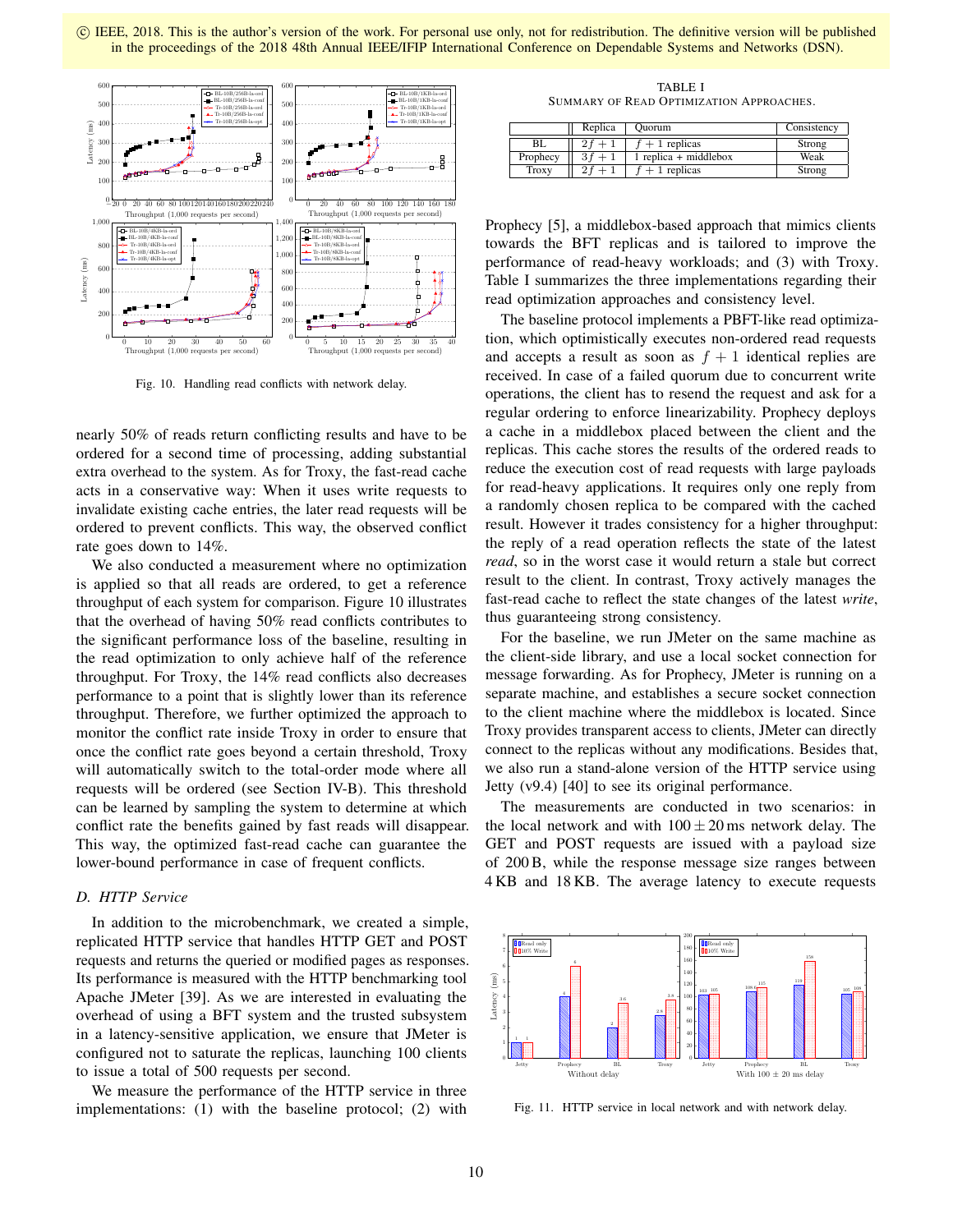is reported in Figure 11. In both scenarios, the stand-alone implementation (Jetty) indicates the original performance of the service. In case of a local network, both the baseline and Troxy keep a low latency, with an overhead of at most 1.8 ms, while the two socket connections in Prophecy contribute to a latency almost twice as high. When the network delay is applied, the latency of the baseline implementation raises dramatically, as its reply voter is located on the client machine. The network delay between the client and the replicas significantly impacts the latency observed by the client. For Prophecy and Troxy, as their voters are close to the replicas (on the middlebox machine and in the fast-read cache on a replica, respectively), this extra round-trip impact is negligible. The results of this measurement show that in a wide-area network, using Troxy-backed BFT systems is beneficial for user-facing legacy applications.

# VII. RELATED WORK

Traditional BFT state machine protocols consist of libraries attached to both client and server [1], [3], [4], [6], [41]. The client-side library is mainly responsible for service invocation, message transfer, and reply voting. In contrast, Troxy provides a transparent and secure connection between the client and the replicated service by leveraging trusted computing technology. The complexity of the replicated fault-tolerant system, in terms of protocol, exchanged messages, and interface is therefore hidden from the clients and legacy clients can interact with BFT services without any changes.

Troxy is not the first protocol to explore the usage of trusted subsystems in BFT systems. A2M-PBFT [15] is based on a trusted append-only log, enabling it to reduce the number of required replicas compared to traditional protocols from  $3f + 1$  to  $2f + 1$ . TrInc [22] is a subsystem providing trusted counters that can be employed as a less complex replacement for the trusted log of A2M-PBFT. MinBFT and MinZyzzyva [14] are two protocols that directly make use of a counter-based trusted subsystem. The most recent representative of this class of protocols is Hybster [13]. Hybster is also based on trusted counters and  $2f + 1$  replicas. However, it overcomes the difficulties of other hybrid protocols such as a time-dependent memory demand and exhibits a significantly improved performance by introducing the consensus-oriented parallelization [2] into the hybrid fault model. Besides using an FPGA-based trusted subsystem, CheapBFT [21] saves resources by exploiting passive replication: f out of  $2f + 1$ required replicas remain passive and are activated only in case a faulty behavior is suspected. Similarly, V-PR [23] employs trusted computing technology, named XMHF/TrustVisor [42], to design a fully-passive replicated system for tolerating Byzantine failures. By leveraging a trusted subsystem, all those protocols have a lower complexity, in terms of exchanged messages and number of replicas, compared to traditional BFT protocols. Nevertheless, none of the aforementioned systems are transparent from the client's point of view.

Prophecy [5] executes a special component between the client and the server and thus does not require modifications at the client side. As in Troxy, this component needs to be trusted

and acts as a proxy by receiving the client request, collecting the replies from the replicas and sending a single reply back to the client. However, compared to Troxy, Prophecy (i) requires a large trusted computing base comprised of a middlebox, operating system, and network stack; and (ii) is not able to ensure strong consistency.

SPARE [43] is transparent to the clients by locating the reply voter on the server side. SPARE executes replicas inside virtual machines, thus requiring a virtualization layer and hypervisor, and considers a specific fault model where the replicas can exhibit Byzantine behavior; the hypervisor and reply voter fail by crashing only. The practicality of SPARE is limited by its large trusted computing base, composed of an entire hypervisor, a management operating system, and the reply voter.

Thema [44] and BFT-WS [45] extend the classic approach of having a generic client-side library and a server-side library with an additional web-service library. This library collects identical request messages from the different replicas, sends the request to a non-replicated web service, and forwards the reply back to the replicas. Thus, these works address an orthogonal problem and could be combined with Troxy.

Avoine et al. [46] present a deterministic fair exchange algorithm running in untrusted hosts with security modules. The untrusted hosts are unable to forge valid protocol messages due to the security modules comprising the entire consensusprotocol implementation. In contrast, the goal of BFT protocols such as Hybster (the protocol used by Troxy) is to keep the trusted computing base as small as possible by implementing most protocol parts in the untrusted host.

There is a growing number of systems that utilize SGX to secure computing in the context of cloud computing [31], [47], perform application level secure data processing [48], and enable trusted client-side computing and offloading [49], [50], just to name a few. To our knowledge, none of these systems have used trusted execution to enable compatibility with legacy systems as proposed by Troxy.

## VIII. CONCLUSION

We have presented Troxy, a system which leverages trusted execution environments to offer clients transparent access to BFT systems. In contrast to traditional BFT systems, a Troxybacked system does not require to execute a special library at the client side. Instead, it implements a substitute of the library inside each replica. In addition, it introduces a novel read optimization that features a managed fast-read cache to accelerate read-heavy operations while providing strong consistency guarantees. We implemented a prototype of Troxy in C/C++ with Intel SGX and evaluated its performance with both microbenchmarks and an HTTP service. The results indicate that (1) while Troxy is slower by up to 43% for small payloads, it outperforms a state-of-the-art hybrid BFT protocol by 130% for larger, read-heavy workloads and a realistic network delay; (2) Troxy introduces a negligible latency overhead and is transparent to legacy clients when providing Byzantine fault tolerance to an HTTP service.